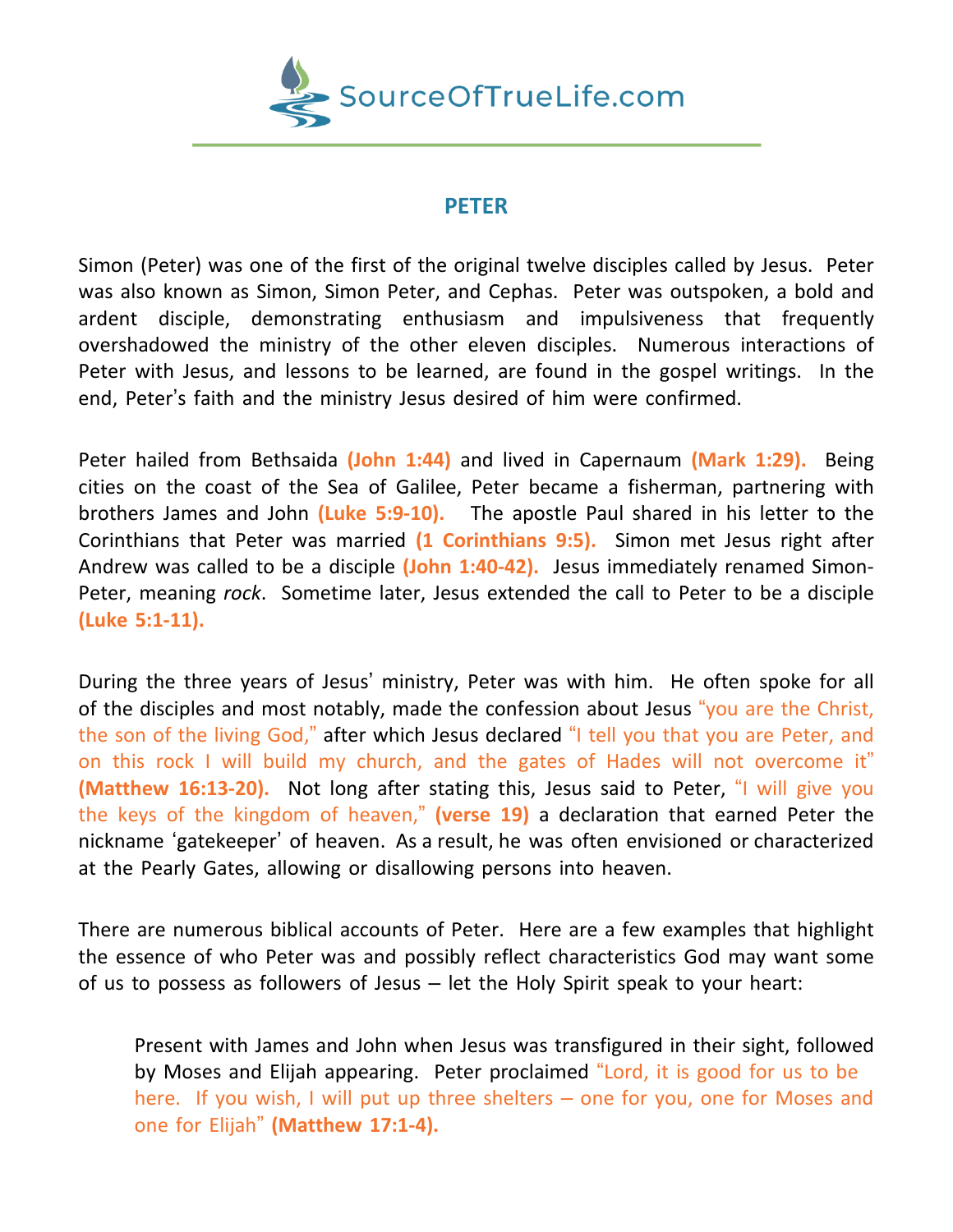Called by Jesus to leave the boat to walk on water. After initial success, Peter had to be rescued by Jesus when he lost focus and faith **(Matthew 14:22-33).**

Rebuked Jesus when he indicated that he must go to Jerusalem, suffer, and die, to which Jesus sharply replied, "Get behind me, Satan! You are a stumbling block to me; you do not have in mind the things of God, but the things of men" **(Matthew 16:21-28).**

Drew a sword and cut off an ear of a servant of the high priest that came with others to arrest Jesus in the Garden of Gethsemane **(John 18:10-11).**

Boasted he would never forsake Jesus but later denied him three times when confronted by those who had seen him with Jesus **(Matthew 26:33).**

Spoke boldly with the anointing of the Holy Spirit on the day of Pentecost on which 3,000 persons gave their life to Jesus Christ **(Acts 2:14-41).**

After initial resistance, ministered to the centurion Cornelius and his family in Caesarea, an event in which many Gentiles, for the first time believed, were baptized in water and received the baptism of the Holy Spirit **(Acts 10:1-48).** This prompted Peter to say, "I now realize how true it is that God does not show favoritism but accepts men from every nation who fear him and do what is right" **(verses 34-35).** Peter would go to Jerusalem and share what had happened in Caesarea with the other apostles and church leaders, opening the door to broader ministry to all Gentiles **(Acts 11:18).**

Wrote two amazing epistles (the letters of **1 and 2 Peter**).

Became one of the most influential leaders in the Church in the first century. By Catholic tradition, he was the first pope.

Died a martyr's death as prophesied by Jesus when being forgiven and restored from his infamous denials **(John 21:15-19).**

Peter was an ordinary man with extraordinary experiences that yielded much fruit for the kingdom of God. He may have been bold and brash but was afraid at times and had other issues, we sometimes experience, that challenged his faith.